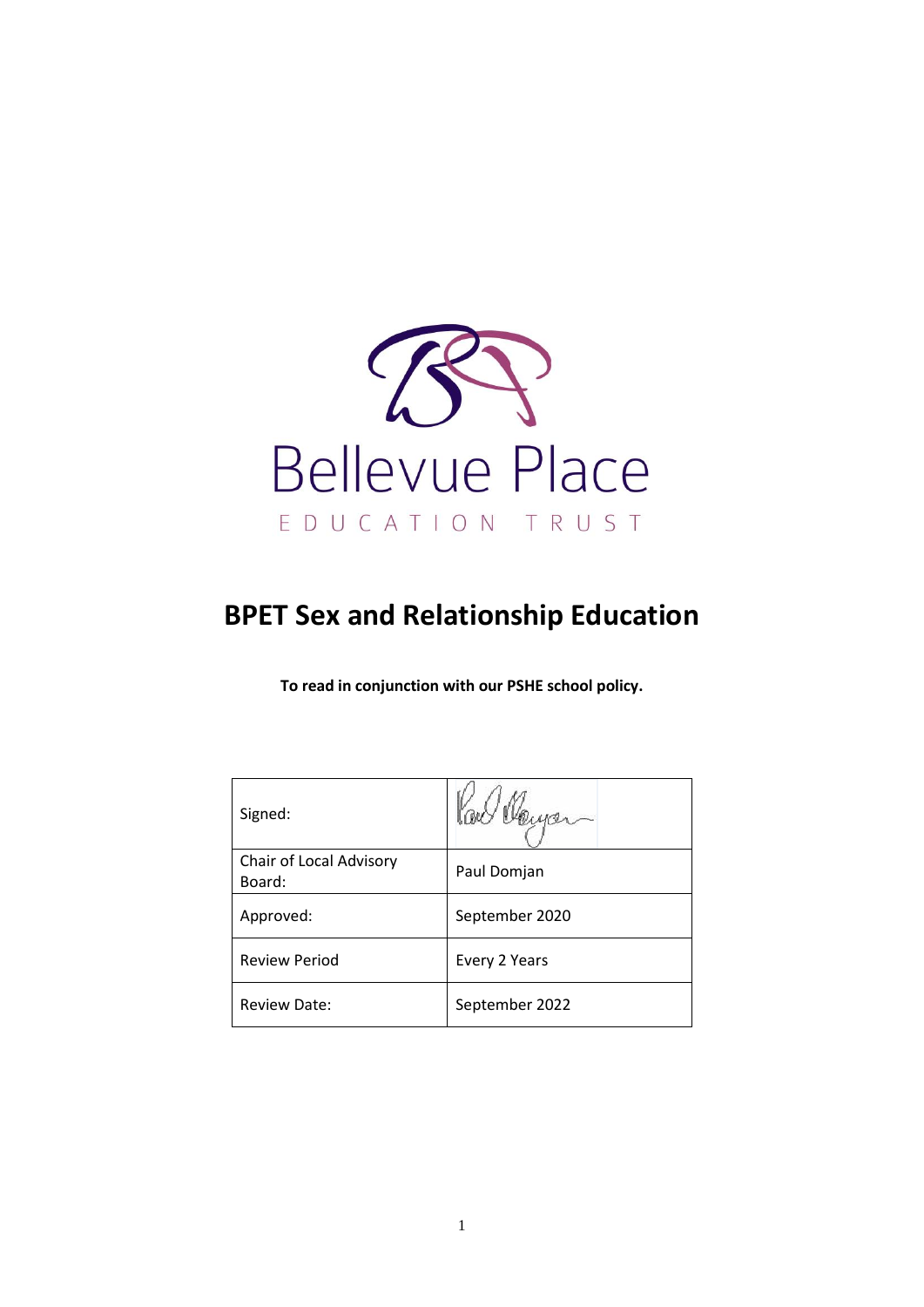

# **Contents**

| 2.0 |  |
|-----|--|
| 3.0 |  |
| 4.0 |  |
| 5.0 |  |
| 6.0 |  |
|     |  |
| 8.0 |  |
|     |  |
|     |  |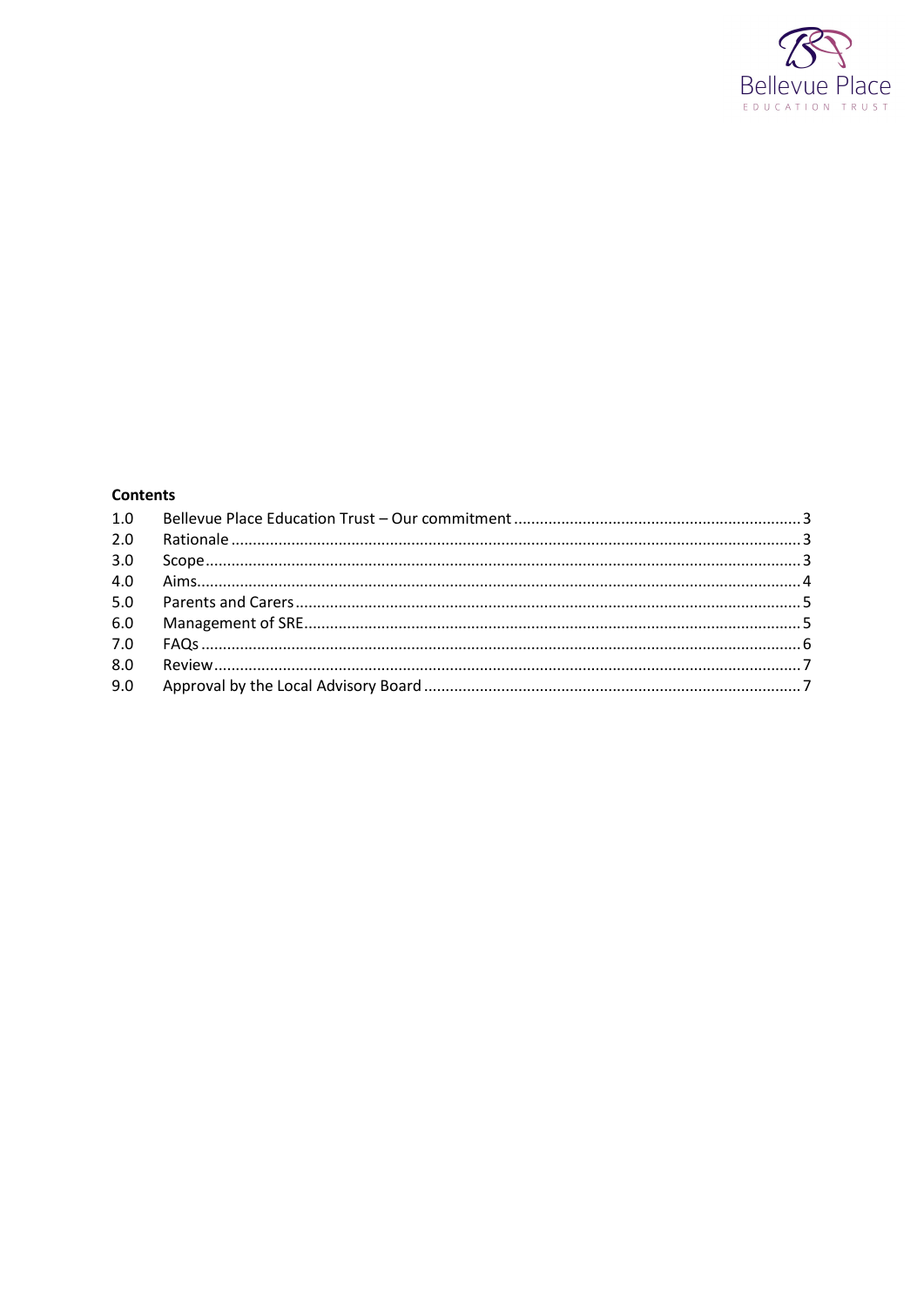

## <span id="page-2-0"></span>**1.0 Bellevue Place Education Trust – Our commitment**

#### *Learn. Enjoy. Succeed.*

Three words that mean the world to us.

Three words that have been with us from the day we started Bellevue Place Education Trust. Three words that govern all that we do.

As a parent you can expect excellence, both in how we teach and nurture your child. We foster a positive attitude to life, encouraging a 'be interested and be interesting' attitude by providing a rich learning environment full of arts, drama, sport, music and academic rigour.

Bellevue Place children are happy, confident, successful 'all rounders' who expect to win and achieve in an inclusive setting where children, parents and school staff work together to provide the best. Our commitment to you and your child is that we will teach them to learn, enjoy and succeed both in their school career and beyond.

#### <span id="page-2-1"></span>**1.0 Rationale**

BPET understands that there is a statutory requirement for us to have in place for each school a Sex and Relationships Policy and this document fulfils that requirement.

BPET believes that effective Sex and Relationships Education (SRE) is essential if our pupils are to make responsible and well informed decisions about how they conduct their lives. It contributes to promoting the spiritual, moral, social, cultural, emotional, mental and physical development, preparing pupils for the opportunities, responsibilities and experiences of adult life.

We believe SRE should not be delivered in isolation, but be firmly rooted in our Personal, Social and Health Education programme, supplemented by science and other subjects within our taught curriculum.

We will ensure that the approach we take is age-related in order to meet the needs of our children and young people as they grow and mature.

## <span id="page-2-2"></span>**2.0 Scope**

Sex and Relationship Education is part of the early stages of lifelong learning about physical, moral and emotional development. It is about respect, love and care and the benefits of making and maintaining a stable relationship. We recognise that to be human is to experience sexual feelings, seek connections with other people and develop relationships which may be physical or nonphysical.

Our teaching of sex and relationship education is applicable to all sexual orientations and will include teaching aspects of sex and sexual health. We will help pupils to be understanding and tolerant of differences and similarities between people that arise from a number of factors, including cultural, ethnic, racial and religious diversity, family type, gender and disability. SRE seeks to enable young people to feel positive about themselves, to manage relationships and access the infrastructure of support available via teachers and other appropriate adults.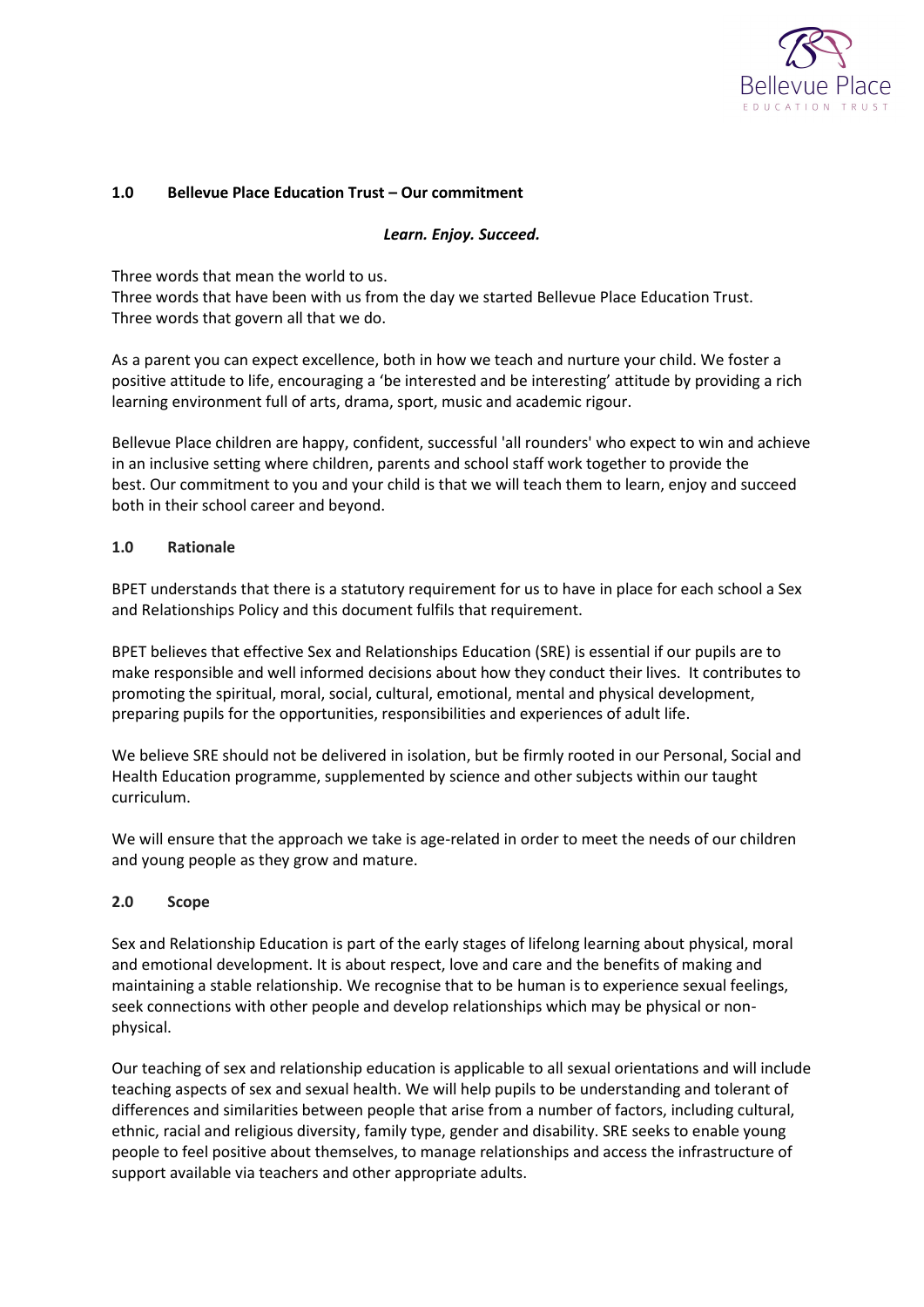

## <span id="page-3-0"></span>**3.0 Aims**

We will provide our pupils with an age appropriate SRE programme that is tailored to their physical and emotional maturity. In doing this, we acknowledge the value of contributing to a spiral curriculum. It should enable them to make positive choices about their sexual and emotional health in the future.

To delivery PSHE lessons, Whitehall Park School will be using the whole-school Jigsaw approach which covers all areas of PSHE for the primary phase including statutory Relationships and Health Education. The table below gives the learning theme of each of the six units and these are taught across the school; the learning deepens and broadens every year.

| <b>Term</b> | Unit                             | Content                                                                                                                                          |
|-------------|----------------------------------|--------------------------------------------------------------------------------------------------------------------------------------------------|
| Autumn 1:   | Being Me in My<br>World          | Includes understanding my own identity and how I fit well in the<br>class, school and global community. Jigsaw Charter established.              |
| Autumn 2:   | Celebrating<br><b>Difference</b> | Includes anti-bullying (cyber and homophobic bullying included)<br>and understanding                                                             |
| Spring 1:   | Dreams and Goals                 | Includes goal-setting, aspirations, who do I want to become and<br>what would I like to do for work and to contribute to society                 |
| Spring 2:   | <b>Healthy Me</b>                | Includes drugs and alcohol education, self-esteem and<br>confidence as well as healthy lifestyle choices, sleep, nutrition,<br>rest and exercise |
| Summer 1:   | Relationships                    | Includes understanding friendship, family and other<br>relationships, conflict resolution and communication skills,<br>bereavement and loss      |
| Summer 2:   | <b>Changing Me</b>               | Includes Relationships and Sex Education in the context of<br>coping positively with change                                                      |

We will also achieve this aim by having three main elements to our programme as outlined in 'Sex and Relationship Guidance' previously published by the Department:

## **Attitudes and Values**

- learning to care about other people and being sensitive towards their needs and views
- learning the importance of values, and individual conscience and moral considerations
- accepting the differences between people and learning not to exploit them
- learning the value of family life, marriage, and the importance of stable, loving and caring relationships for the nurture of children
- learning the importance and responsibilities of the family unit for all its members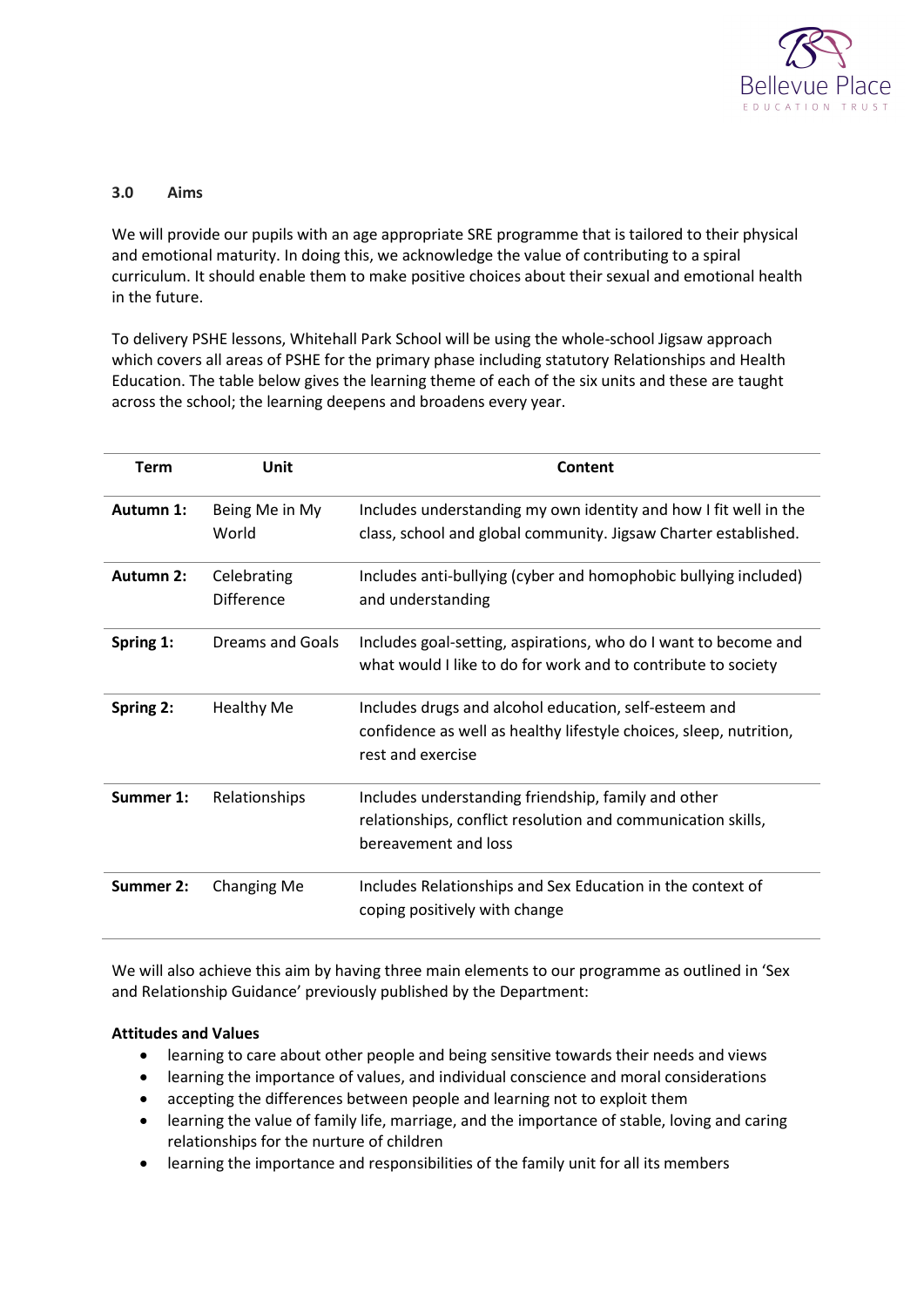

- learning to respect oneself and others and being honest, loyal and trustworthy in relationships
- learning to take responsibility for one's actions in all situations
- exploring, considering and understanding moral dilemmas; and developing critical thinking as part of decision-making

## **Personal and Social Skills**

- learning to manage emotions and relationships confidently and sensitively
- developing self-respect and empathy for others
- learning to make choices based on an understanding of difference and with an absence of prejudice
- learning how to make well informed and responsible decisions about their lives and developing an appreciation of the consequences of the choices made
- managing conflict
- learning how to recognise and avoid exploitation and abuse

## **Knowledge and Understanding**

- learning and understanding physical development at appropriate stages
- Understanding human sexuality, reproduction, aspects of sexual health, emotions and relationships

We believe that SRE will be achieved by providing an environment and atmosphere where pupils feel safe, relaxed, not intimidated, but focussed; and where they have confidence and trust in the knowledge, ability and skills of their teachers.

## <span id="page-4-0"></span>**4.0 Parents and Carers**

Each school is committed to working in close partnership with parents and carers who are the key people in teaching their children about sex and relationships. Interested parents/carers will be invited to discuss the SRE programme and to view the teaching materials and resources that will be used.

A parent or carer who is concerned about any element of this policy, or is unhappy about their child's participation, can and should discuss their feelings with the Head. Parents have the right to withdraw their children from all or part of those aspects of the SRE programme. If requested, alternative arrangements will be made for individual pupils, but it is hoped that this will not be necessary. If required, parents will consult with the Head to discuss appropriate arrangements.

## <span id="page-4-1"></span>**5.0 Management of SRE**

The organisation of SRE is no different from other curriculum areas. It is delivered through planned programmes within PSHE and science plus specific age related sessions. Occasionally, issues about SRE may arise spontaneously in other lessons (e.g. while studying English Literature) where it is not the main focus of the lesson.

Normally, male and female pupils will be taught together. However, when deemed appropriate, there may be occasions when pupils are taught in separate gender groups.

The intention is for all our pupils to achieve the age-related learning outcomes recommended by Ofsted in their report entitled 'Sex and Relationships'.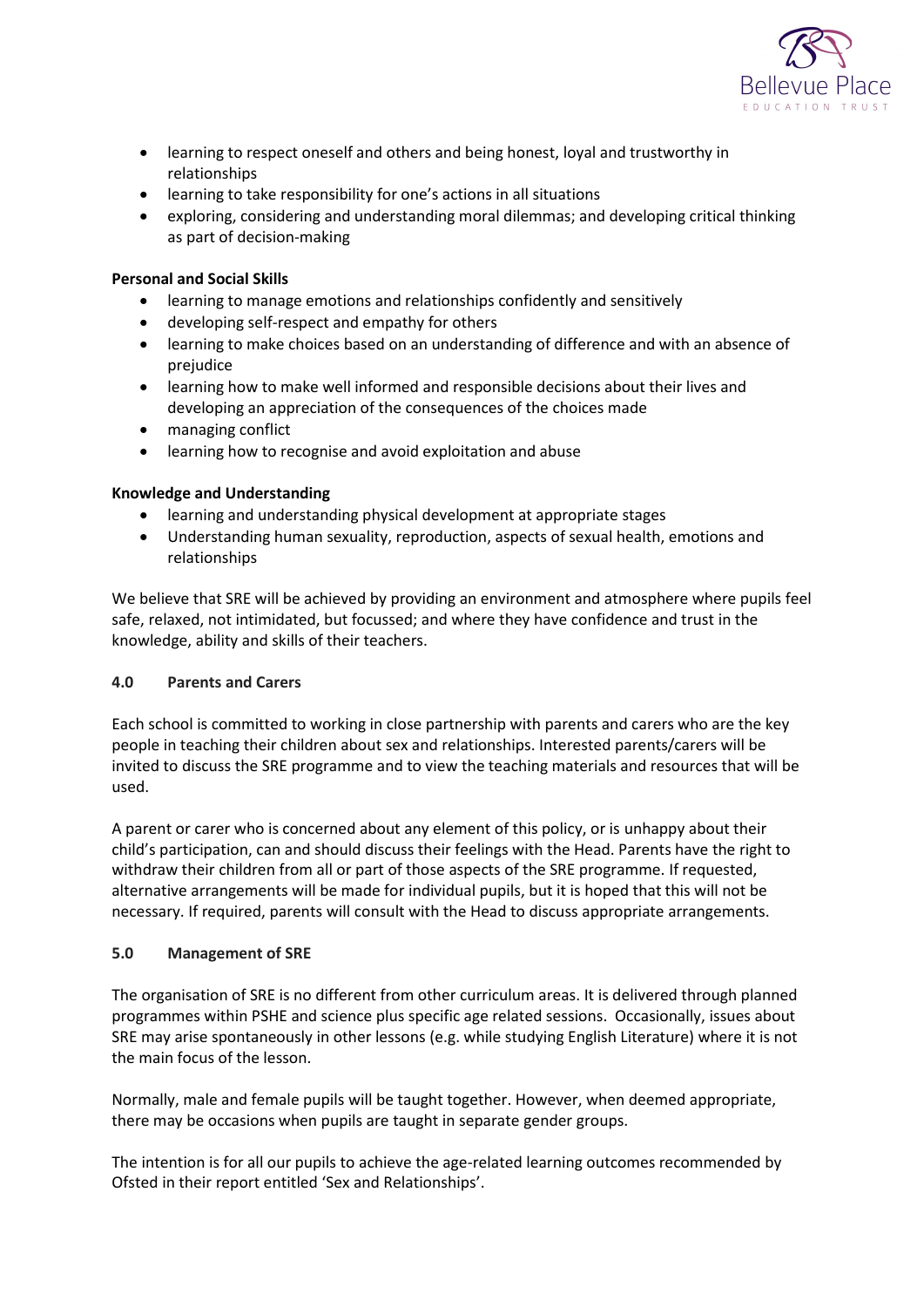

Visitors may be invited to deliver aspects of the SRE programme, where this happens we will ensure that all safeguarding requirements are met. Visitors will be used to support not supplant, the role of the teacher and they will always be accompanied in the lesson by a teacher. Visitors will always be fully briefed on their contribution to the programme and will be given a copy of the current policy beforehand.

## <span id="page-5-0"></span>**6.0 FAQs**

# **What does the DfE statutory guidance on Relationships Education expect children to know by the time they leave primary school?**

Relationships Education in primary schools will cover 'Families and people who care for me', 'Caring friendships', 'Respectful relationships', 'Online relationships', and 'Being safe'.

# **What does the DfE statutory guidance on Health Education expect children to know by the time they leave primary school?**

Health Education in primary schools will cover 'Mental wellbeing', 'Internet safety and harms', Physical health and fitness', Healthy eating', 'Drugs, alcohol and tobacco', 'Health and prevention', 'Basic First Aid', 'Changing adolescent body'.

# **What does the DfE statutory guidance on Relationships Education expect children to know by the time they leave primary school?**

The DfE Guidance 2019 recommends that all primary schools 'have a sex education programme tailored to the age and the physical and emotional maturity of the pupils. Sex education 'should ensure that both boys and girls are prepared for the changes that adolescence brings and – drawing on knowledge of the human life cycle set out in the national curriculum for science - how a baby is conceived and born'.

## **How will we deal with difficult questions?**

We have a variety of strategies for dealing with difficult questions. For example:

- if a question is too explicit or is inappropriate, the teacher will attend to it later, on an individual basis and a decision will be taken whether or not to inform the child's parents/carers
- if a child makes a disclosure that causes the teacher concern then they must follow child protection procedures set out in the relevant policy.

## **Is puberty covered by SRE?**

Boys and girls need to be prepared for puberty before they reach this developmental stage. At BPET schools we teach about puberty and the need for extra care with personal hygiene mainly in whole class groups but opportunities are provided for single gender lessons.

## **How do we educate pupils about menstruation?**

Our programme will include preparation for menstruation. Basic information about the process of menstruation will be given to both boys and girls. We will make appropriate and sensitive arrangements for the changing and disposal of sanitary wear for pupils that require it (e.g. requests for sanitary protection will be dealt with sensitively in the relevant school office).